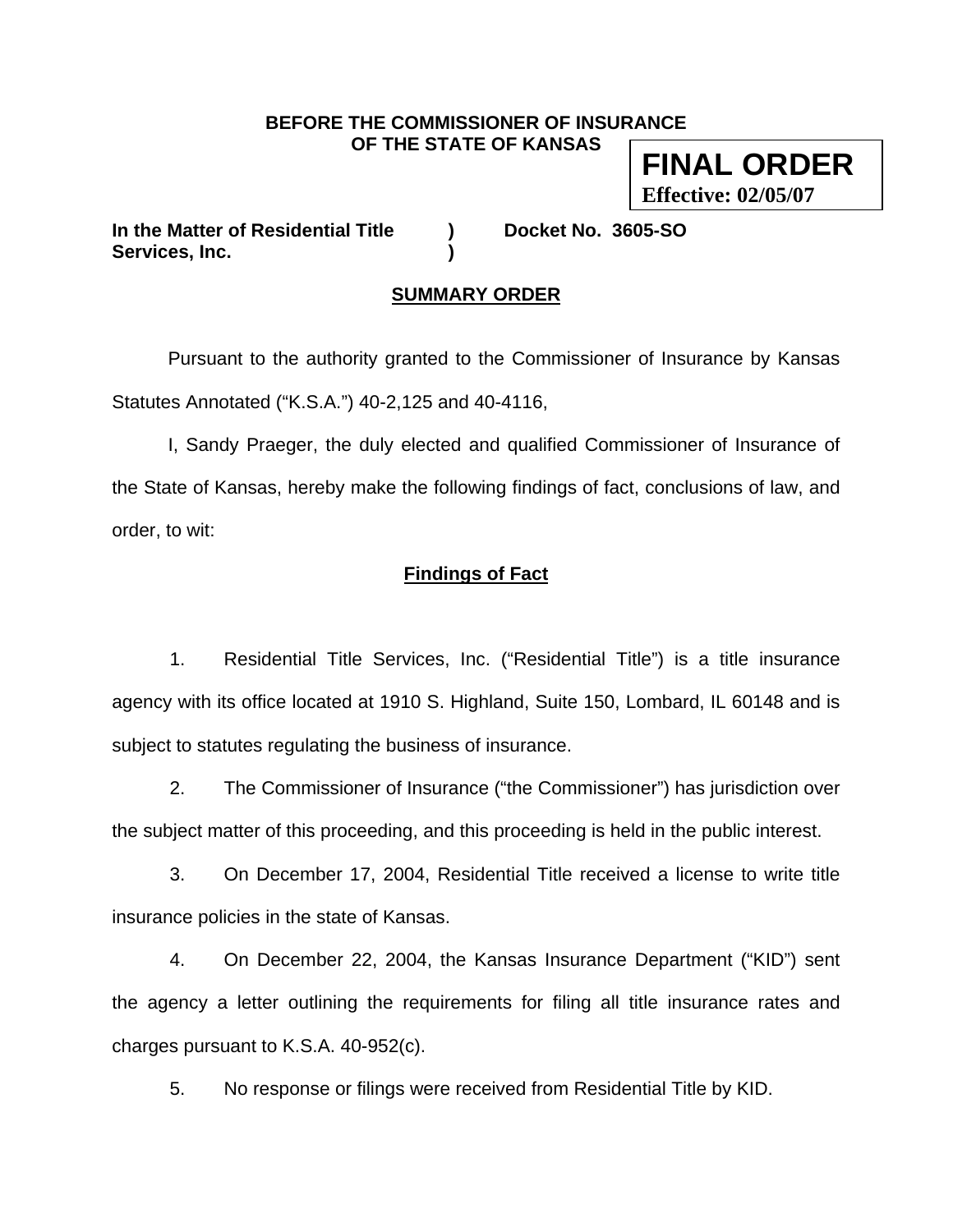6. On or about August 30, 2005, KID received a letter from Michael T. Malone, Vice President, Division Agency Manager, Kansas, Missouri, and Nebraska, of Fidelity National Title Insurance Company stating that the Residential Title had issued eleven (11) policies in Kansas.

## **Conclusions of Law**

1. K.S.A. 40-952(c) provides, in relevant part,

…Every insurance agent, agency or company authorized to transact title insurance in this state shall file with the commissioner every manual of classification, rules and rates, every rating plan, every rate card and every modification of the foregoing which may be used in connection with providing title insurance or other services in connection with real estate transactions on property located in counties having a population of 10,000 or more. No charge may be made by any title insurance agent, agency or company that has not been filed with the commissioner as required by this section. Any service customarily provided by a title insurance agent or affiliated entity that is not included in the rates shall be disclosed when the rates are filed with the commissioner.

2. K.S.A. 40-2,125(a)(1) provides, in relevant part:

If the commissioner determines after notice and opportunity for a hearing that any person engaged or is engaging in any act or practice constituting a violation of any provision of Kansas insurance statutes or any rule and regulation or order thereunder, the commissioner may in the exercise of discretion, order… payment of a monetary penalty of not more than \$1,000 for each and every act or violation, unless the person knew or reasonably should have known such person was in violation of the Kansas insurance statutes or any rule and regulation or order thereunder, in which case the penalty shall be not more than \$2,000 for each and every violation.

3. Based on the information contained in paragraphs three (3) through six (6)

above, it appears that Residential Title Services, Inc. failed to file with the commissioner every manual of classification, rules and rates, every rating plan, every rate card and every modification of the foregoing which may be used in connection with providing title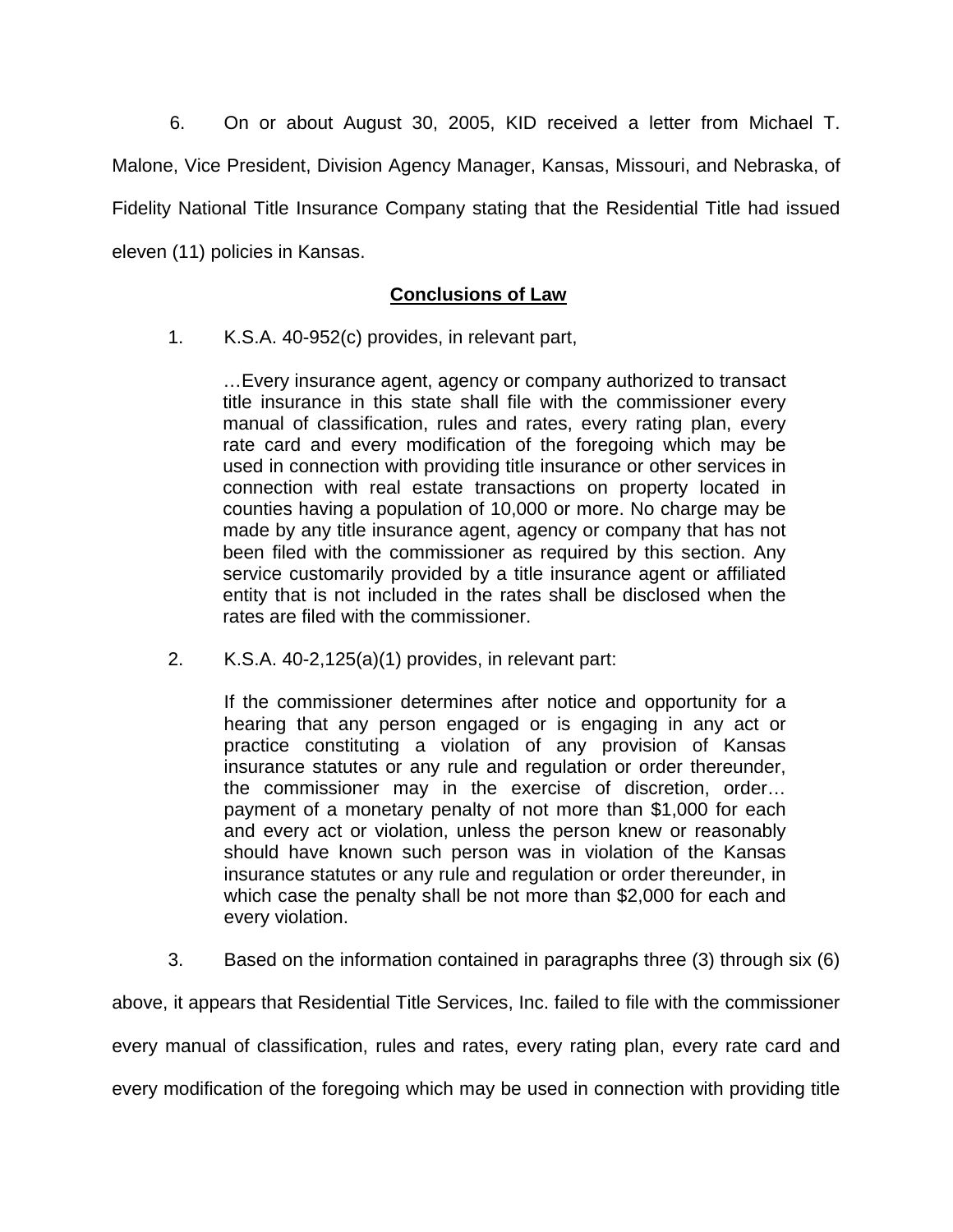insurance or other services in connection with real estate transactions on property located in counties having a population of 10,000 or more in violation of K.S.A. 40- 952(c).

**IT IS THEREFORE, BY THE COMMISSIONER OF INSURANCE, ORDERED THAT:** 

Residential Title Services LLC shall remit to the Kansas Insurance Department an administrative penalty in the sum of five hundred dollars (\$500) for violating K.S.A. 40-952(c).

### **Notice of Right to Hearing or Appeal**

You are entitled to a hearing pursuant to K.S.A. § 77-537, the Kansas Administrative Procedure Act. If you desire a hearing, you must file a written request for a hearing with:

> John W. Campbell, General Counsel Kansas Insurance Department 420 S.W. 9th Street Topeka, Kansas 66612.

This request must be filed within fifteen (15) days from the date of service of this Order. If you request a hearing, the Kansas Insurance Department will notify you of the time and place of the hearing and information on the procedures, right of representation, and other rights of parties relating to the conduct of the hearing, before commencement of same.

If a hearing is not requested in the time and manner stated above, this Order shall become effective as a Final Order upon the expiration of time for requesting a hearing, pursuant to K.S.A. § 77-613. In the event that you file a petition for judicial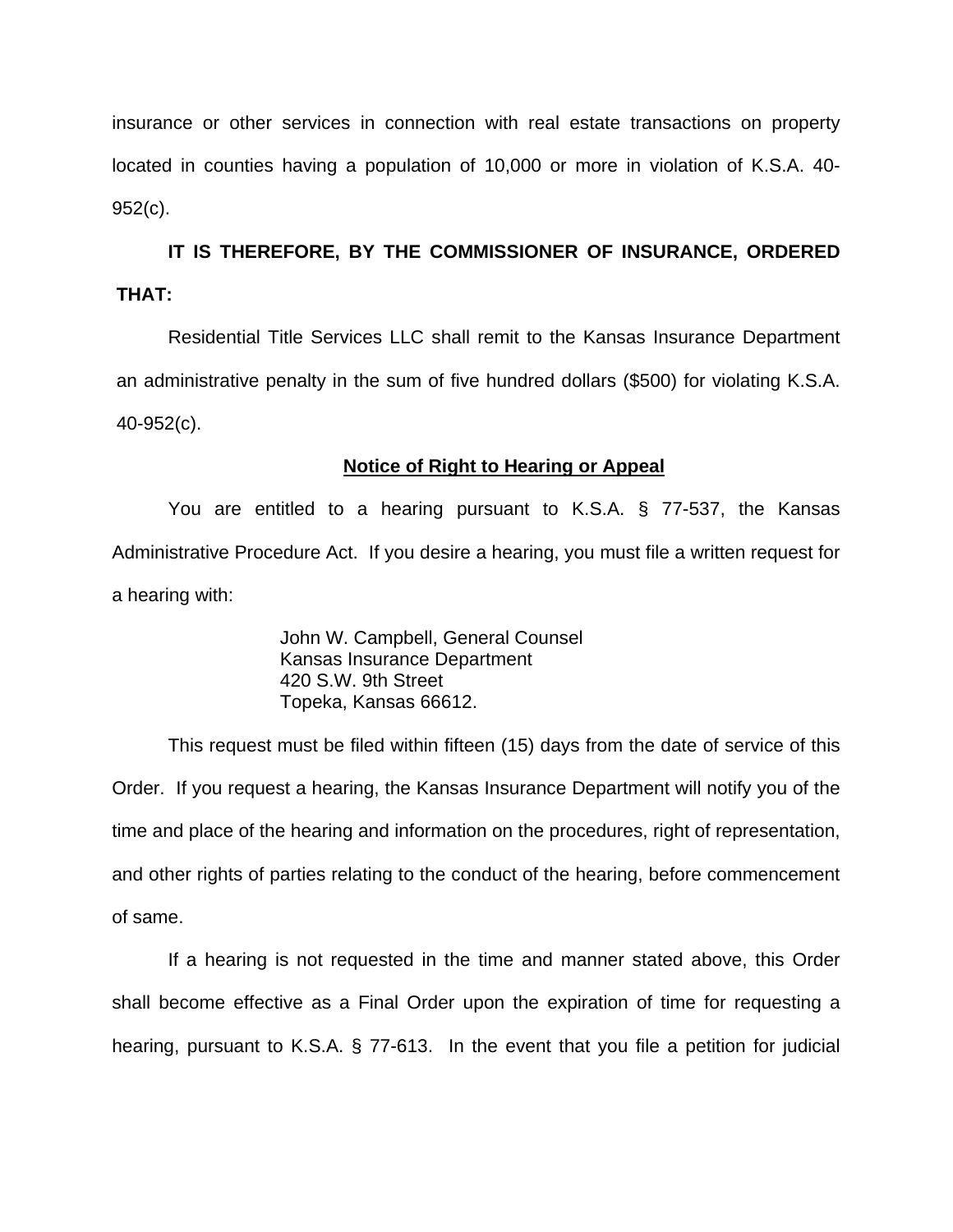review, pursuant to K.S.A. § 77-613(e), the agency officer to be served on behalf of the

Kansas Insurance Department is:

John W. Campbell, General Counsel Kansas Insurance Department 420 S.W. 9th Street Topeka, Kansas 66612.

# **IT IS SO ORDERED THIS \_16th\_ DAY OF JANUARY, 2007, IN THE CITY OF**

## **TOPEKA, COUNTY OF SHAWNEE, STATE OF KANSAS.**



 \_/s/ Sandy Praeger\_\_\_\_\_\_\_\_\_\_\_\_\_\_\_\_ Sandy Praeger Commissioner of Insurance

 \_/s/ John W. Campbell\_\_\_\_\_\_\_\_\_\_\_\_\_\_ John W. Campbell General Counsel

SUBMITTED BY:

/s/ Deletria L. Nash Deletria L. Nash Attorney for Petitioner